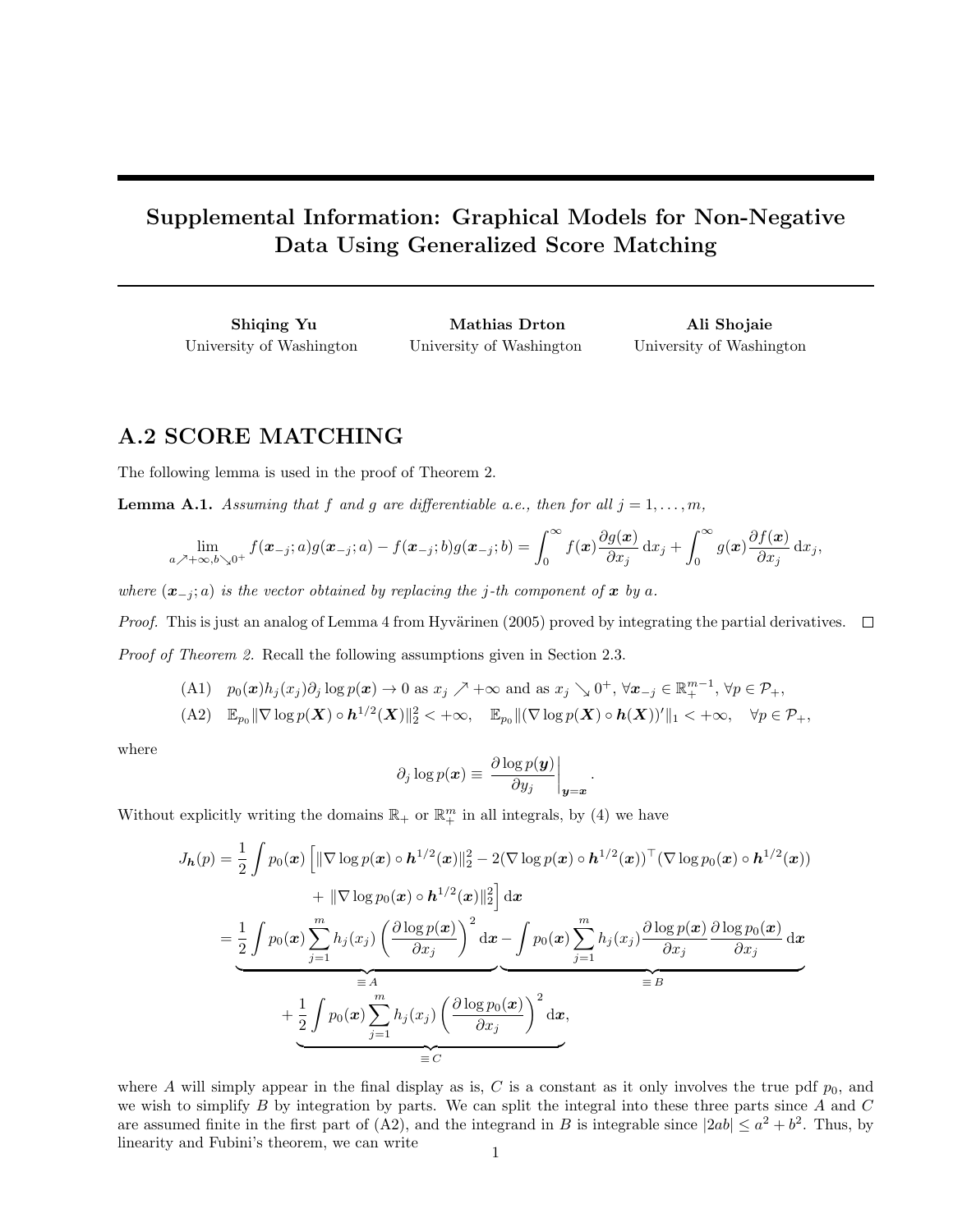$$
B = -\sum_{j=1}^{m} \int p_0(\boldsymbol{x}) h_j(x_j) \frac{\partial \log p(\boldsymbol{x})}{\partial x_j} \frac{\partial \log p_0(\boldsymbol{x})}{\partial x_j} d\boldsymbol{x}
$$
  
= 
$$
-\sum_{j=1}^{m} \int \left[ \int p_0(\boldsymbol{x}) h_j(x_j) \frac{\partial \log p(\boldsymbol{x})}{\partial x_j} \frac{\partial \log p_0(\boldsymbol{x})}{\partial x_j} d x_j \right] d\boldsymbol{x}_{-j}.
$$

By the fact that  $\frac{\partial \log p_0(\boldsymbol{x})}{\partial x_j} = \frac{1}{p_0(\boldsymbol{x})}$  $\partial p_0(\boldsymbol{x})$  $\frac{p_0(x)}{\partial x_j}$ , this can be simplified to

$$
B = -\sum_{j=1}^{m} \int \left[ \int \frac{\partial p_0(\boldsymbol{x})}{\partial x_j} h_j(x_j) \frac{\partial \log p(\boldsymbol{x})}{\partial x_j} \, \mathrm{d}x_j \right] \mathrm{d}\boldsymbol{x}_{-j}.
$$

Then by Lemma A.1 and assumption (A1),

$$
B = -\sum_{j=1}^{m} \int \left[ \lim_{a \nearrow \infty, b \searrow 0^{+}} \left[ p_{0}(\boldsymbol{x}_{-j}; a) h_{j}(a) \partial_{j} \log p(\boldsymbol{x}_{-j}, a) - p_{0}(\boldsymbol{x}_{-j}; b) h_{j}(b) \partial_{j} \log p(\boldsymbol{x}_{-j}, b) \right] \right]
$$

$$
- \int p_{0}(\boldsymbol{x}) \frac{\partial (h_{j}(\boldsymbol{x}_{j}) \partial_{j} \log p(\boldsymbol{x}))}{\partial x_{j}} d x_{j} \right] d \boldsymbol{x}_{-j}
$$

$$
= \sum_{j=1}^{m} \int \left[ \int p_{0}(\boldsymbol{x}) \frac{\partial (h_{j}(\boldsymbol{x}_{j}) \partial_{j} \log p(\boldsymbol{x}))}{\partial x_{j}} d x_{j} \right] d \boldsymbol{x}_{-j}.
$$

Justified by the second half of (A2), by Fubini-Tonelli and linearity again

$$
B = \sum_{j=1}^{m} \int p_0(\mathbf{x}) \frac{\partial (h_j(x_j)\partial_j \log p(\mathbf{x}))}{\partial x_j} d\mathbf{x},
$$
  
= 
$$
\sum_{j=1}^{m} \int h'_j(x_j) \frac{\partial \log p(\mathbf{x})}{\partial x_j} p_0(\mathbf{x}) d\mathbf{x} + \sum_{j=1}^{m} \int h_j(x_j) \frac{\partial^2 \log p(\mathbf{x})}{\partial x_j^2} p_0(\mathbf{x}) d\mathbf{x}.
$$

Thus,

$$
J_{\mathbf{h}}(p) = B + A + C
$$
  
=  $\int_{\mathbb{R}_{+}^{m}} p_{0}(\mathbf{x}) \sum_{j=1}^{m} \left[ h'_{j}(x_{j}) \frac{\partial \log p(\mathbf{x})}{\partial x_{j}} + h_{j}(x_{j}) \frac{\partial^{2} \log p(\mathbf{x})}{\partial x_{j}^{2}} + \frac{1}{2} h_{j}(x_{j}) \left( \frac{\partial \log p(\mathbf{x})}{\partial x_{j}} \right)^{2} \right] d\mathbf{x} + C,$ 

 $\Box$ 

where  $C$  is a constant that does not depend on  $p$ .

*Proof of Theorem 3.* By definition  $J_h(p_{\theta}) \geq 0$  and  $J_h(p_{\theta_0}) = 0$ , so  $\theta_0$  minimizes  $J_h(p_{\theta})$ . Conversely, suppose  $J_h(p_{\theta}) = 0$  for some  $\theta_1 \in \Theta$ . By assumption  $p_0(x) > 0$  almost surely (hereafter a.s.) and  $h_j^{1/2}(x) > 0$  a.s. for all  $j = 1, \ldots, m$ . Therefore, we must have  $\nabla \log p_{\theta_1}(x) = \nabla \log p_0(x)$  a.s., or equivalently,  $p_{\theta_1}(x) = \text{const} \times p_0(x)$ for all almost every  $x \in \mathbb{R}^m_+$ . Since  $p_{\theta_1}$  and  $p_0$  are both continuous probability density functions, we necessarily have  $p_{\theta_1}(x) = p_0(x)$  for all  $x \in \mathbb{R}^m_+$ , which implies  $\theta_1 = \theta_0$  by the identifiability assumption. The last claim follows by the law of large numbers, and is an analog of Corollary  $3$  in Hyvärinen (2005).  $\Box$ 

## A.3 EXPONENTIAL FAMILIES

Consider the case where  $\{p_{\theta} : \theta \in \Theta \subseteq \mathbb{R}^r\}$  contains exponential families with densities

$$
\log p_{\boldsymbol{\theta}}(\boldsymbol{x}) = \boldsymbol{\theta}^\top \boldsymbol{t}(\boldsymbol{x}) - \psi(\boldsymbol{\theta}) + b(\boldsymbol{x}), \quad \boldsymbol{x} \in \mathbb{R}^m_+.
$$

Then the empirical generalized  $h$ -score matching loss becomes

$$
\hat{J}_{h}(p_{\theta}) = \frac{1}{2} \theta^{\top} \Gamma(\mathbf{x}) \theta - g(\mathbf{x})^{\top} \theta + \text{const},
$$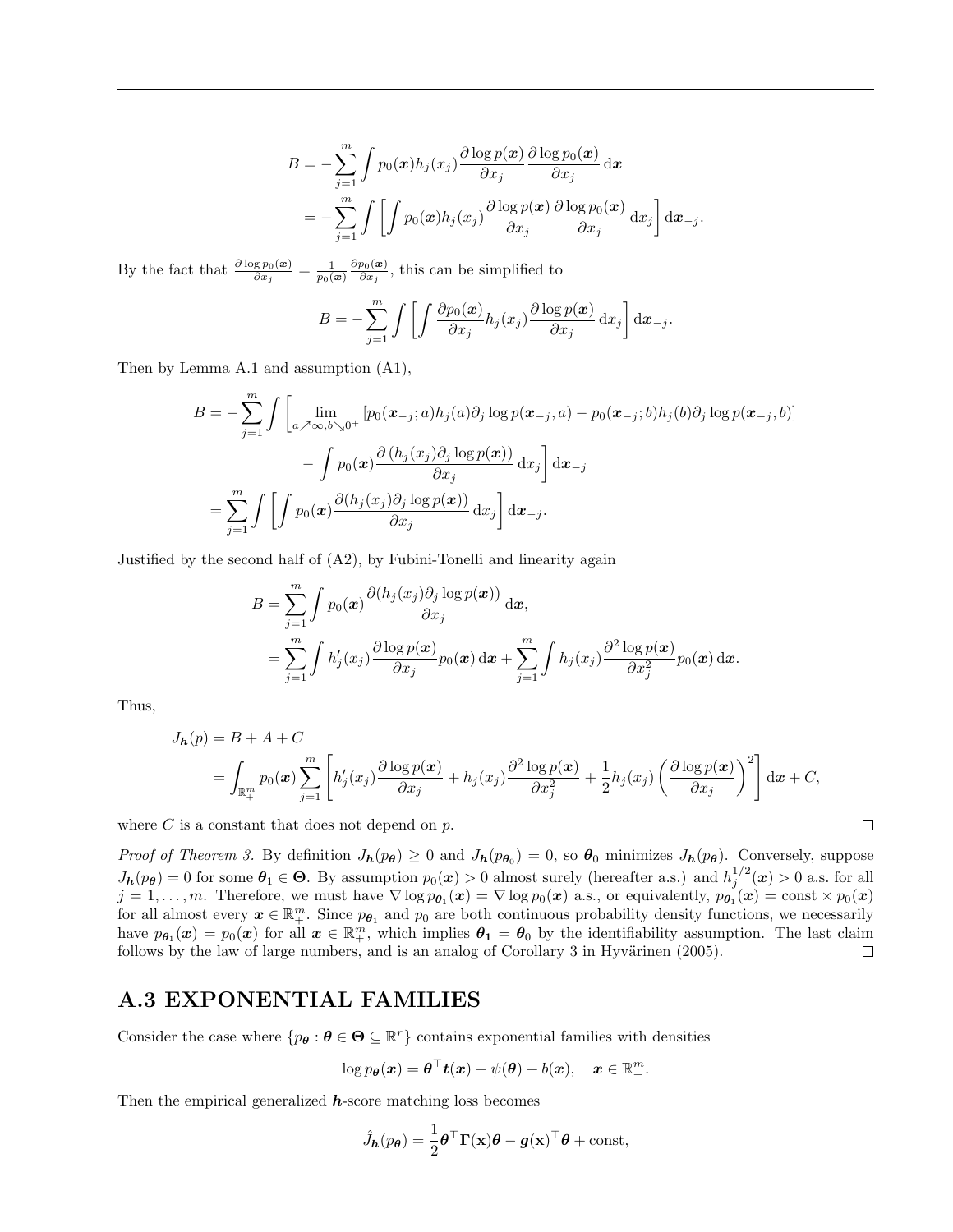where

$$
\mathbf{\Gamma}(\mathbf{x}) = \frac{1}{n} \sum_{i=1}^{n} \sum_{j=1}^{m} h_j(X_j^{(i)}) \mathbf{t}'_j(\mathbf{X}^{(i)}) \mathbf{t}'_j(\mathbf{X}^{(i)})^\top \in \mathbb{R}^{r \times r} \text{ and } (A.1)
$$

$$
\boldsymbol{g}(\mathbf{x}) = -\frac{1}{n} \sum_{i=1}^{n} \left[ h_j(X_j^{(i)}) b_j'(\boldsymbol{X}^{(i)}) \boldsymbol{t}_j'(\boldsymbol{X}^{(i)}) + h_j(X_j^{(i)}) \boldsymbol{t}_j''(\boldsymbol{X}^{(i)}) + h_j'(X_j^{(i)}) \boldsymbol{t}_j'(\boldsymbol{X}_i) \right] \in \mathbb{R}^r.
$$
 (A.2)

Proof of (6). For exponential families, under the assumptions the empirical loss  $\hat{J}_{h}(p_{\theta})$  becomes (up to an additive constant)

$$
\hat{J}_{\mathbf{h}}(p_{\theta})
$$
\n
$$
= \frac{1}{n} \sum_{i=1}^{n} \sum_{j=1}^{m} \left[ h'_{j}(X_{j}^{(i)}) \frac{\partial \log p_{\theta}(X^{(i)})}{\partial X_{j}^{(i)}} + h_{j}(X_{j}^{(i)}) \frac{\partial^{2} \log p_{\theta}(X^{(i)})}{\partial (X_{j}^{(i)})^{2}} + \frac{1}{2} h_{j}(X_{j}^{(i)}) \left( \frac{\partial \log p_{\theta}(X^{(i)})}{\partial X_{j}^{(i)}} \right)^{2} \right]
$$
\n
$$
= \frac{1}{n} \sum_{i=1}^{n} \sum_{j=1}^{m} \left[ h'_{j}(X_{j}^{(i)}) (\theta^{T} t'_{j}(X^{(i)}) + b'_{j}(X^{(i)})) + h_{j}(X_{j}^{(i)}) (\theta^{T} t'_{j}(X^{(i)}) + b''_{j}(X^{(i)}))
$$
\n
$$
+ \frac{1}{2} h_{j}(X_{j}^{(i)}) (\theta^{T} t'_{j}(X^{(i)}) + b'_{j}(X^{(i)}))^{2} \right]
$$
\n
$$
= \frac{1}{n} \left\{ \frac{1}{2} \theta^{T} \left[ \sum_{i=1}^{n} \sum_{j=1}^{m} h_{j}(X_{j}^{(i)}) t'_{j}(X^{(i)}) t'_{j}(X^{(i)})^{T} \right] \theta
$$
\n
$$
+ \left[ \sum_{i=1}^{n} h_{j}(X_{j}^{(i)}) b'_{j}(X^{(i)}) t'_{j}(X^{(i)}) + h_{j}(X_{j}^{(i)}) t''_{j}(X^{(i)}) + h'_{j}(X_{j}^{(i)}) t'_{j}(X^{(i)}) \right]^{T} \theta \right\} + \text{const},
$$

which is quadratic in  $\theta$ . Let

$$
\Gamma(\mathbf{x}) = \frac{1}{n} \sum_{i=1}^{n} \sum_{j=1}^{m} h_j(X_j^{(i)}) t_j'(\mathbf{X}^{(i)}) t_j'(\mathbf{X}^{(i)})^\top,
$$
\n(A.3)

$$
\boldsymbol{g}(\mathbf{x}) = -\frac{1}{n} \sum_{i=1}^{n} \left[ h_j(X_j^{(i)}) b_j'(\boldsymbol{X}^{(i)}) \boldsymbol{t}_j'(\boldsymbol{X}^{(i)}) + h_j(X_j^{(i)}) \boldsymbol{t}_j''(\boldsymbol{X}^{(i)}) + h_j'(X_j^{(i)}) \boldsymbol{t}_j'(\boldsymbol{X}_i) \right]. \tag{A.4}
$$

Then we can write  $\hat{J}_h(p_{\theta}) = \frac{1}{2} \theta^{\top} \Gamma(\mathbf{x}) \theta - g(\mathbf{x})^{\top} \theta + \text{const.}$ 

*Proof of Theorem 4.* Recall that 
$$
\hat{J}_{\mathbf{h}}(p_{\theta}) = \frac{1}{2}\theta^{\top}\Gamma\theta - g^{\top}\theta + \text{const.}
$$
 The minimizer of  $\hat{J}_{\mathbf{h}}(p_{\theta})$  is thus available in  
the unique closed form  $\hat{\theta} \equiv \Gamma(\mathbf{x})^{-1}g(\mathbf{x})$  as long as  $\Gamma$  is invertible (C1). Since  $\Gamma$  and  $g$  are sample averages, by  
Khinchin's weak law of large numbers we have  $\Gamma \to_p \mathbb{E}_{p_0}\Gamma \equiv \Gamma_0$  and  $g \to_p \mathbb{E}_{p_0}g \equiv g_0$ , where existence of  $\Gamma_0$   
and  $g_0$  is assumed in (C2). Since  $J_{\mathbf{h}}(p_{\theta}) = \mathbb{E}[\hat{J}_{\mathbf{h}}(p_{\theta})] = \mathbb{E}[\frac{1}{2}\theta^{\top}\Gamma(\mathbf{x})\theta - g(\mathbf{x})^{\top}\theta] = \frac{1}{2}\theta^{\top}\Gamma_0\theta - g_0\theta$  and we know  
 $\theta_0$  minimizes  $J_{\mathbf{h}}(p_{\theta})$  by definition, by first-order condition we must have  $\Gamma_0\theta_0 = g_0$ . Then by Lindeberg-Lévy  
central limit theorem (recall that  $g(\mathbf{x})$  and  $\Gamma(\mathbf{x})$  are sample averages)

$$
\sqrt{n}(\boldsymbol{g}(\mathbf{x}) - \boldsymbol{\Gamma}(\mathbf{x})\boldsymbol{\theta}_0) \rightarrow_d \mathcal{N}_m(\mathbf{0}, \boldsymbol{\Sigma}_0),
$$

where  $\Sigma_0 \equiv \mathbb{E}_{p_0}[(\Gamma(\mathbf{x})\theta_0 - g(\mathbf{x}))(\Gamma(\mathbf{x})\theta_0 - g(\mathbf{x}))^\top]$ , as long as  $\Sigma_0$  exists (C2). Then by Slutsky's theorem,

$$
\sqrt{n}(\hat{\boldsymbol{\theta}} - \boldsymbol{\theta}_0) \equiv \sqrt{n}(\boldsymbol{\Gamma}(\mathbf{x})^{-1}(\boldsymbol{g}(\mathbf{x}) - \boldsymbol{\Gamma}(\mathbf{x})\boldsymbol{\theta}_0)) \rightarrow_d \mathcal{N}_r(\mathbf{0}, \boldsymbol{\Gamma}_0^{-1} \boldsymbol{\Sigma} \boldsymbol{\Gamma}_0^{-1}),
$$

as long as  $\Gamma_0$  is invertible (C2).

For the second half of the theorem,  $(C2) \ \mathbb{E}_{p_0} \Gamma(x) < \infty$  and  $\mathbb{E}_{p_0} g(x) < \infty$  implies  $\mathbb{E}_{p_0} |\Gamma(x)| < \infty$  and  $\mathbb{E}_{p_0} |g(x)| <$  $\infty$ , so by strong law of large numbers (and a union bound on at most  $k^2$  null sets)

$$
\Gamma(\mathbf{x})\rightarrow_{\text{a.s.}}\Gamma_0,\quad \boldsymbol{g}(\mathbf{x})\rightarrow_{\text{a.s.}}\boldsymbol{g}_0.
$$

$$
\Box
$$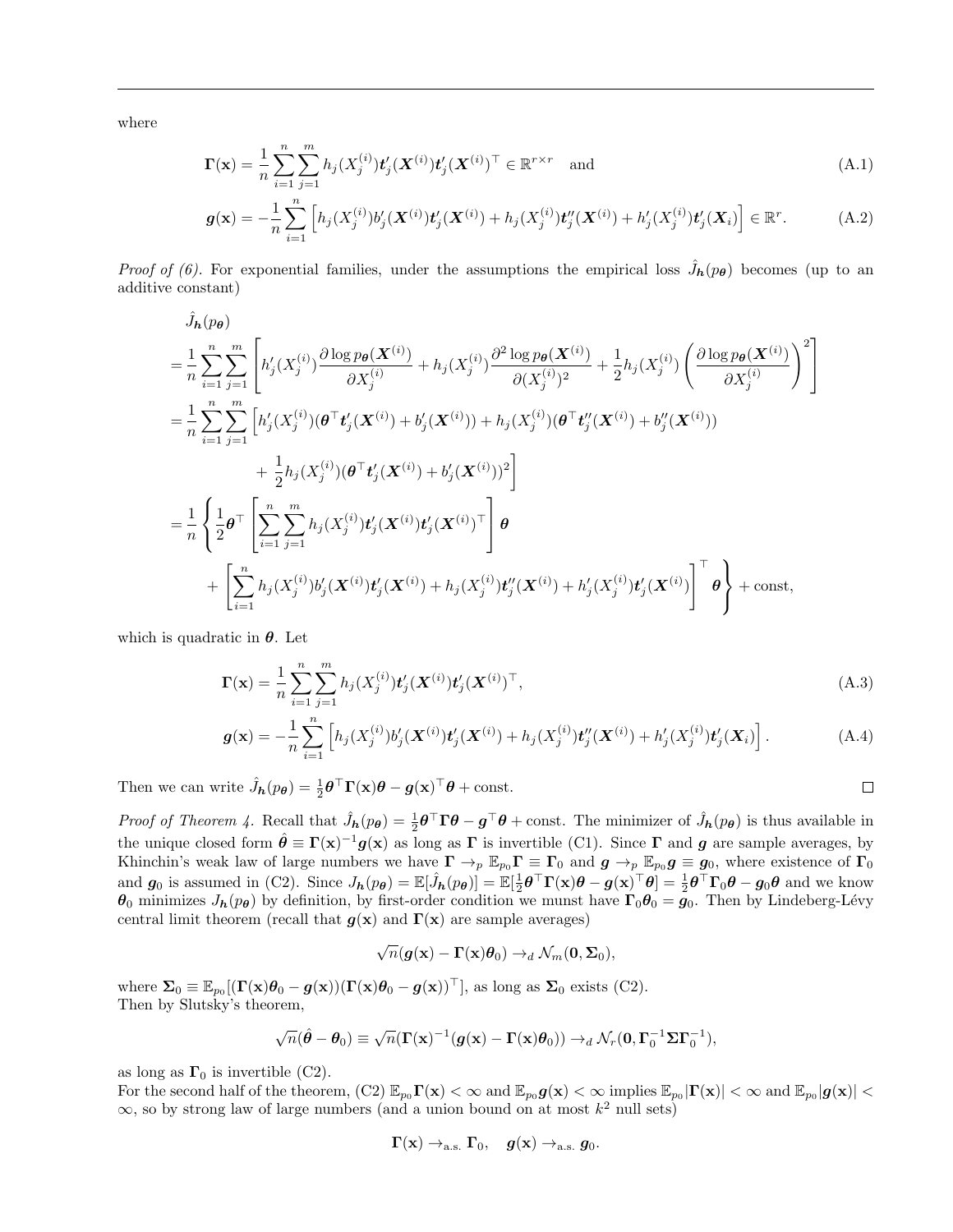Then outside a null set,

$$
\hat{\boldsymbol{\theta}} \equiv \boldsymbol{\Gamma}(\mathbf{x})^{-1}\boldsymbol{g}(\mathbf{x}) \rightarrow_{\text{a.s.}} \boldsymbol{\Gamma}_0^{-1}\boldsymbol{g}_0 = \boldsymbol{\theta}_0.
$$

Proof for Example 5. For the family of univariate truncated Gaussian distributions with unknown mean parameter  $\mu$  and known variance parameter  $\sigma^2$ , we have

$$
p_{\theta}(x) \propto \exp(\theta t(x) + b(x)), \quad \theta \equiv \frac{\mu}{\sigma^2}, \quad t(x) \equiv x, \quad b(x) = -\frac{x^2}{2\sigma^2}.
$$

We choose to estimate  $\theta \equiv \mu/\sigma^2$ . Then by (A.1) and (A.2),

$$
\hat{\mu}_h = \sigma^2 \hat{\theta} \equiv \sigma^2 \Gamma(\mathbf{x})^{-1} g(\mathbf{x})
$$
\n
$$
= -\sigma^2 \left[ \sum_{i=1}^n h(X_i) t'(X_i)^2 \right]^{-1} \left[ \sum_{i=1}^n h(X_i) b'(X_i) t'(X_i) + h(X_i) t''(X_i) + h'(X_i) t'(X_i) \right]
$$
\n
$$
= -\sigma^2 \left[ \sum_{i=1}^n h(X_i) \right]^{-1} \left[ \sum_{i=1}^n -h(X_i) \frac{X_i}{\sigma^2} + h'(X_i) \right].
$$

By Theorem 4,

$$
\sqrt{n}(\hat{\mu}_h - \mu_0) \to_d \mathcal{N}\left(0, \frac{\sigma^4 \mathbb{E}_0\left[h(X)\frac{\mu_0 - X}{\sigma^2} + h'(X)\right]^2}{\mathbb{E}_0^2[h(X)]}\right) \sim \mathcal{N}\left(0, \frac{\mathbb{E}_0\left[h(X)(\mu_0 - X) + \sigma^2 h'(X)\right]^2}{\mathbb{E}_0^2[h(X)]}\right).
$$

By integration by parts, (suppressing the dependence of  $p_{\mu_0}$  on  $\mu_0$ )

$$
\mathbb{E}_0[h(X)h'(X)(X - \mu_0)]
$$
  
=  $\int_0^\infty h'(x)h(x)(x - \mu_0)p(x) dx = \int_0^\infty h(x)(x - \mu_0)p(x) dh(x)$   
=  $h^2(x)(x - \mu_0)p(x)|_0^\infty - \int h(x) dh(x)(x - \mu_0)p(x)$   
=  $-\int h^2(x)p(x) dx - \int h(x)h'(x)(x - \mu_0)p(x) dx + \int h^2(x) \frac{(x - \mu_0)^2}{\sigma^2} p(x) dx,$ 

where the last step follows from the assumptions  $\lim_{x\searrow 0^+} h(x) = 0$  and  $\lim_{x\nearrow +\infty} h^2(x)(x - \mu_0)p_{\mu_0}(x) = 0$ . So

$$
\mathbb{E}_0[h(X)h'(X)(X - \mu_0)] = \frac{\mathbb{E}[h^2(X)((X - \mu_0)^2/\sigma^2 - 1)]}{2}.
$$
\n(A.5)

The asymptotic variance thus becomes

$$
\frac{\mathbb{E}_0 \left[ h(X)(\mu_0 - X) + \sigma^2 h'(X) \right]^2}{\mathbb{E}_0^2 [h(X)]}
$$
\n
$$
= \frac{\mathbb{E}_0 \left[ h^2(X)(X - \mu_0)^2 - 2\sigma^2 h^2(X) \left( (X - \mu_0)^2 / \sigma^2 - 1 \right) / 2 + \sigma^4 h'^2(X) \right]}{\mathbb{E}_0^2 [h(X)]}
$$
\n
$$
= \frac{\mathbb{E}_0[\sigma^2 h^2(X) + \sigma^4 h'^2(X)]}{\mathbb{E}_0^2 [h(X)]}.
$$

We note that the Cramér-Rao lower bound is  $\frac{\sigma^4}{\text{var}(X)}$  $\frac{\sigma^4}{\text{var}(X-\mu_0)}$ , which follows from taking the second derivative of  $\log p_{\mu_0}$  with respect to  $\mu_0$ .  $\Box$ 

 $\Box$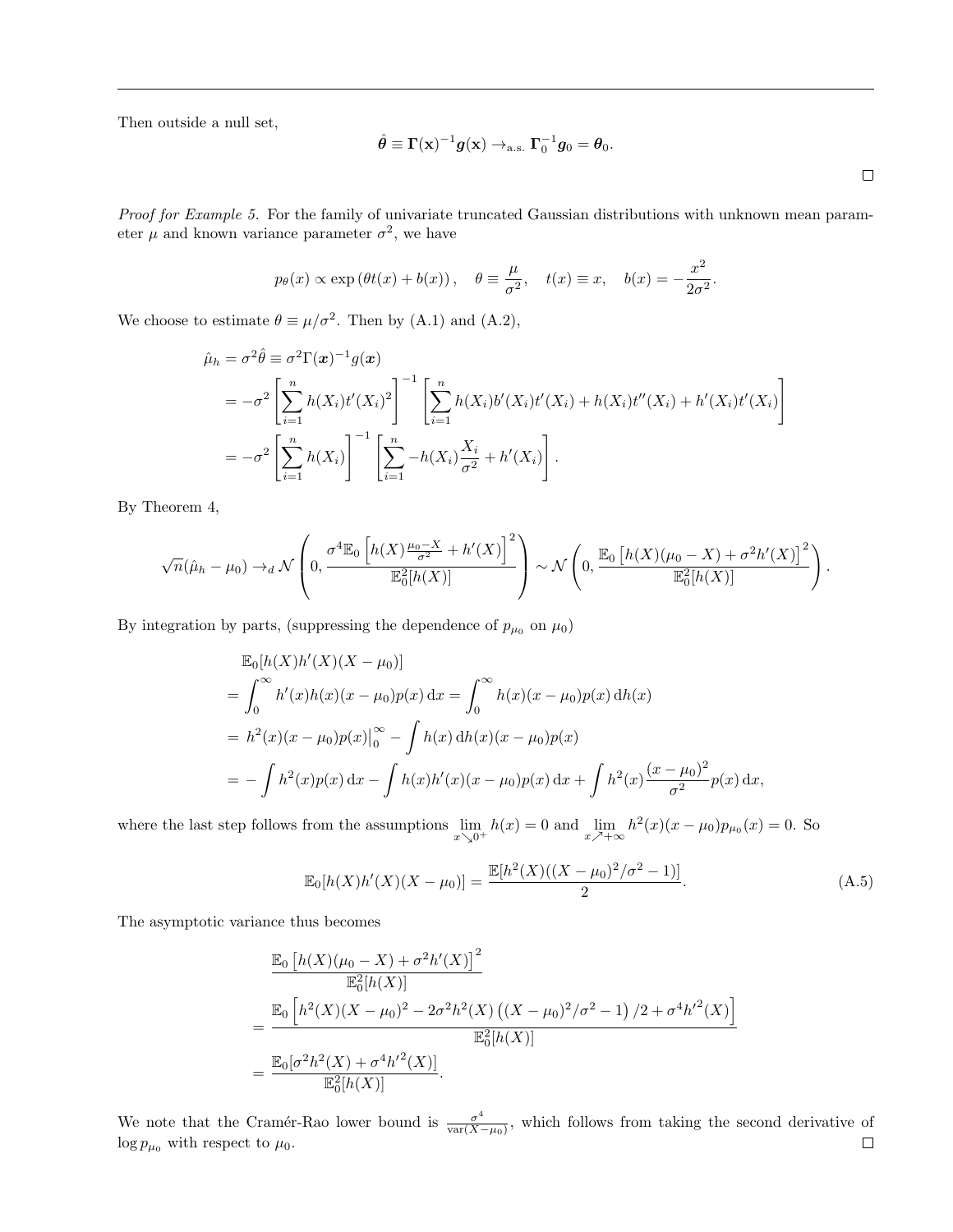Proof for Example 6. For the family of univariate truncated Gaussian distributions with known mean parameter  $\mu$  and unknown variance parameter  $\sigma^2 > 0$ , we have

$$
p_{\theta}(x) \propto \exp(\theta t(x) + b(x)), \quad \theta \equiv \frac{1}{\sigma^2}, \quad t(x) \equiv -(x - \mu)^2/2, \quad b(x) = 0.
$$

We estimate  $\theta \equiv 1/\sigma^2$ . By (A.1) and (A.2),

$$
\hat{\theta} \equiv \Gamma(\boldsymbol{x})^{-1} g(\boldsymbol{x}) \n= -\left[ \sum_{i=1}^{n} h(X_i) t'(X_i)^2 \right]^{-1} \left[ \sum_{i=1}^{n} h(X_i) b'(X_i) t'(X_i) + h(X_i) t''(X_i) + h'(X_i) t'(X_i) \right] \n= \left[ \sum_{i=1}^{n} h(X_i) (X_i - \mu)^2 \right]^{-1} \left[ \sum_{i=1}^{n} h(X_i) + h'(X_i) (X_i - \mu) \right].
$$

By Theorem 4,  $\sqrt{n}(\hat{\theta} - \theta) \rightarrow_d \mathcal{N}(0, \varsigma^2)$ , where

$$
\varsigma^{2} \equiv \frac{\mathbb{E}_{0} \left[ h(X)((X - \mu)^{2}/\sigma_{0}^{2} - 1) - h'(X)(X - \mu) \right]^{2}}{\mathbb{E}_{0}^{2}[h(X)(X - \mu)^{2}]} \n= \frac{1}{\mathbb{E}_{0}^{2}[h(X)(X - \mu)^{2}]} \left( \mathbb{E}_{0}[h^{2}(X)(X - \mu)^{4}/\sigma_{0}^{4} - 2h^{2}(X)(X - \mu)^{2}/\sigma_{0}^{2} + h^{2}(X) + h'^{2}(X)(X - \mu)^{2} \right) \n- 2h(X)h'(X)(X - \mu)^{3}/\sigma_{0}^{2} + 2h(X)h'(X)(X - \mu) \right).
$$

By integration by parts, (suppressing the dependence of  $p_{\sigma_0^2}$  on  $\sigma_0^2$ )

$$
\mathbb{E}_{0}[h(X)h'(X)(X-\mu)^{3}]
$$
\n
$$
= \int_{0}^{\infty} h'(x)h(x)(x-\mu)^{3}p(x) dx = \int_{0}^{\infty} h(x)(x-\mu)^{3}p(x) dh(x)
$$
\n
$$
= h^{2}(x)(x-\mu)^{3}p(x)|_{0}^{\infty} - \int h(x) dh(x)(x-\mu)^{3}p(x)
$$
\n
$$
= -\int h(x)h'(x)(x-\mu)^{3}p(x) dx - 3\int h^{2}(x)(x-\mu)^{2}p(x) dx + \int h^{2}(x)\frac{(x-\mu)^{4}}{\sigma_{0}^{2}}p(x) dx,
$$

where the last step follows from the assumptions  $\lim_{x\searrow 0^+} h(x) = 0$  and  $\lim_{x\nearrow +\infty} h^2(x)(x-\mu)^3 p_{\sigma_0^2}(x) = 0$ . Combining this with (A.5) we get

$$
\sqrt{n}(\hat{\theta}-\theta) \rightarrow_d \mathcal{N}(0,\varsigma^2) \sim \mathcal{N}\left(0, \frac{2\mathbb{E}_0[h^2(X)(X-\mu)^2/\sigma_0^2] + \mathbb{E}_0[h^{\prime 2}(X-\mu)^2]}{\mathbb{E}_0^2[h(X)(X-\mu)^2]}\right),
$$

and so by the delta method, for  $\hat{\sigma}_k^2 \equiv \hat{\theta}^{-1}$ ,

$$
\sqrt{n}(\hat{\sigma}_h^2-\sigma_0^2)\rightarrow_d {\mathcal N}\left(0,\frac{2\sigma_0^6\mathbb{E}_0[h^2(X)(X-\mu)^2]+\sigma_0^8\mathbb{E}_0[h^{\prime 2}(X-\mu)^2]}{\mathbb{E}_0^2[h(X)(X-\mu)^2]}\right).
$$

We note that the Cramér-Rao lower bound is  $\frac{4\sigma_0^8}{var(X-\mu)^2}$ , which follows from taking the second derivative of  $\log p_{\sigma_0^2}$  with respect to  $\sigma_0^2$ .  $\Box$ 

## A.4 REGULARIZED GENERALIZED SCORE MATCHING

We first verify assumptions  $(A1)$ – $(A2)$  in the case of truncated Gaussian distributions.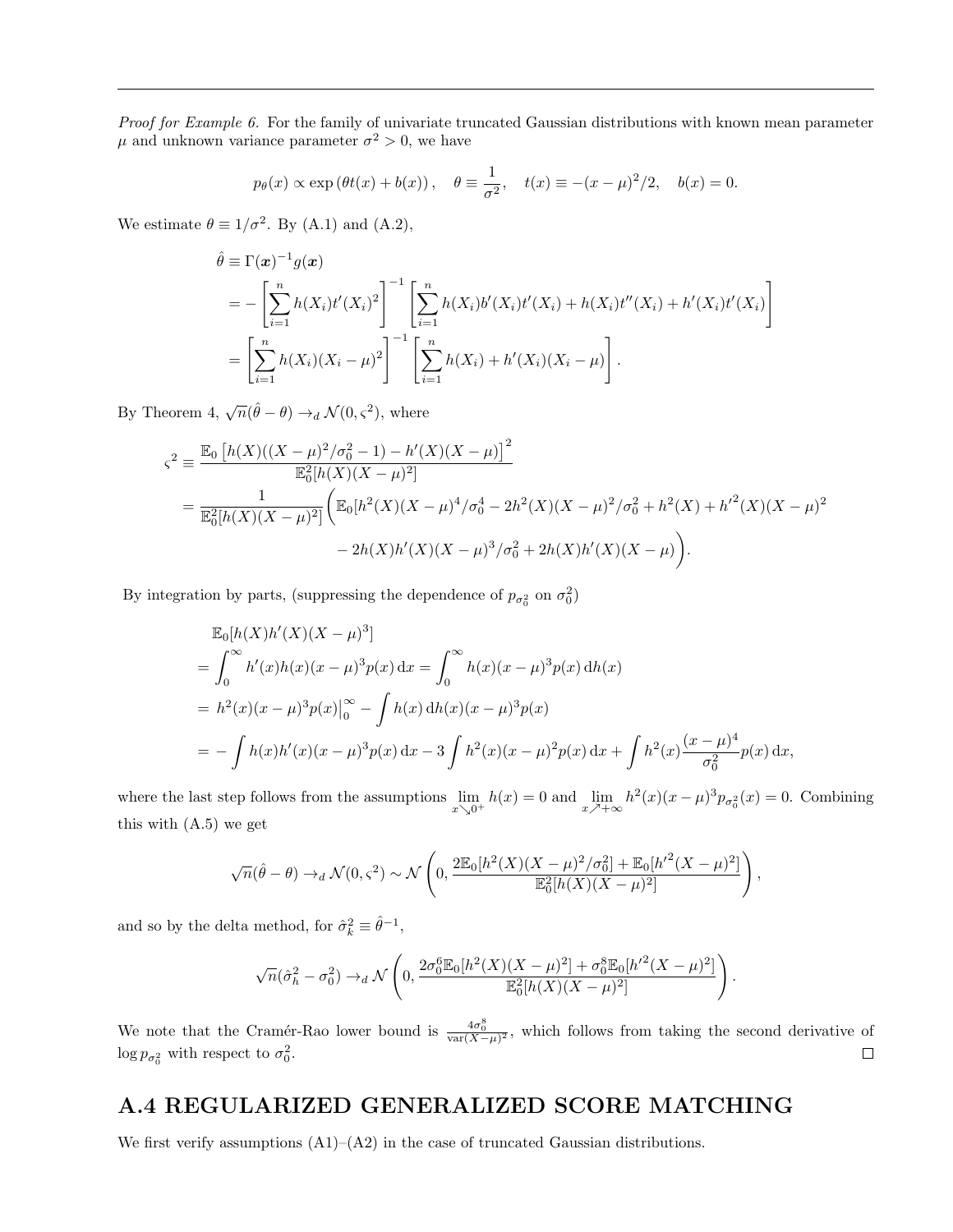Lemma A.2 (Assumptions for truncated Gaussian). Consider the non-centered truncated Gaussian distribution with density

$$
\log p_0(\boldsymbol{x}) = -\frac{1}{2}(\boldsymbol{x} - \boldsymbol{\mu}_0)^\top \mathbf{K}_0(\boldsymbol{x} - \boldsymbol{\mu}_0) + \text{const}
$$

with unknown positive definite inverse covariance parameter  $K_0$  and unknown mean parameter  $\mu_0$ . Then assum- $\inf_{\mathcal{A}} \{f(x_j) \leq \sum_{i=1}^m |b_i(x_j)| = 0\}$  and  $|h'_j| \leq M'_j$ , assumptions  $(A1)$ – $(A2)$  for score matching are satisfied for any proposed parameters  $K \succ 0$  and  $\mu$ . Taking  $\mu \equiv \mu_0 \equiv 0$  the assumptions also hold in the centered setting. Choosing  $m = 1$  gives the univariate case.

*Proof of Lemma A.2.* Consider  $p \sim TN(\mu, K)$ , with  $k_j$  the j-th column of K. Let  $M \equiv \max_j M_j$  and  $M' \equiv$  $\max_j M'_j$ .

(A1) For any fixed  $\mathbf{x}_{-j} \in \mathbb{R}^{m-1}_+$  and any  $p \in \mathcal{P}_+$  with parameters **K** and  $\mu$ ,

$$
\lim_{x_j \nearrow \infty} h_j(x_j) p_0(\boldsymbol{x}) \partial_j \log p(\boldsymbol{x}) \propto \lim_{x_j \nearrow \infty} h_j(x_j) \exp \left(-\frac{1}{2} (\boldsymbol{x} - \boldsymbol{\mu}_0)^\top \mathbf{K}_0 (\boldsymbol{x} - \boldsymbol{\mu}_0) \right) \mathbf{k}_j^\top (\boldsymbol{x} - \boldsymbol{\mu})
$$
\n
$$
= \lim_{x_j \nearrow \infty} h_j(x_j) \exp \left(C_1 + C_2 x_j - \frac{1}{2} \kappa_{0, jj} x_j^2 \right) (C_3 + C_4 x_j)
$$

for some constants  $C_1, C_2, C_3$ , and  $C_4$  depending on  $x_{-j}$ ,  $\mathbf{K}_0$ ,  $\mathbf{K}$ ,  $\boldsymbol{\mu}_0$  and  $\boldsymbol{\mu}$ . Since  $\kappa_{0, jj} > 0$  and we assumed  $h_j$  to be bounded, the limit equals to 0 for all j and  $x_{-j}$ . Similarly,

$$
\lim_{x_j \searrow 0^+} h_j(x_j) p_0(\boldsymbol{x}) \partial_j \log p(\boldsymbol{x}) \propto \lim_{x_j \searrow 0^+} h_j(x_j) \exp \left( C_1 + C_2 x_j - \frac{1}{2} \kappa_{0,jj} x_j^2 \right) (C_3 + C_4 x_j)
$$
  
= 
$$
\exp(C_1) C_3 \lim_{x_j \searrow 0^+} h_j(x_j) = 0
$$

if and only if we assume  $\lim_{x_j \searrow 0^+} h_j(x_j) = 0.$ 

(A2) For any  $p \in \mathcal{P}_+$  with parameters **K** and  $\mu$ ,

$$
\begin{aligned} \mathbb{E}_{p_0} \| \nabla \log p(\boldsymbol{X}) \circ \boldsymbol{h}^{1/2}(\boldsymbol{X}) \|_2^2 & \leq M \mathbb{E}_{p_0} \| \nabla \log p(\boldsymbol{X}) \|_2^2 = M \mathrm{tr} \left( \mathbb{E}_{p_0} \left[ (\mathbf{K}(\boldsymbol{X} - \boldsymbol{\mu})) (\mathbf{K}(\boldsymbol{X} - \boldsymbol{\mu}))^\top \right] \right) \\ & = M \mathrm{tr} \left( \mathbf{K} \mathbb{E}_{p_0} \left[ (\boldsymbol{X} - \boldsymbol{\mu}_0 + (\boldsymbol{\mu}_0 - \boldsymbol{\mu}))( \boldsymbol{X} - \boldsymbol{\mu}_0 + (\boldsymbol{\mu}_0 - \boldsymbol{\mu}))^\top \right] \mathbf{K}^\top \right) \\ & = M \mathrm{tr} \left( \mathbf{K} \left( \mathbf{K}_0^{-1} + (\boldsymbol{\mu}_0 - \boldsymbol{\mu})(\boldsymbol{\mu}_0 - \boldsymbol{\mu})^\top \right) \mathbf{K} \right) < +\infty \end{aligned}
$$

since M, K,  $K_0$ ,  $\mu$ ,  $\mu_0$  are all finite constants. We also have

$$
\mathbb{E}_{p_0} \| (\nabla \log p(\boldsymbol{X}) \circ \boldsymbol{h}(\boldsymbol{X}))' \|_1 = \sum_{i=1}^m \mathbb{E}_{p_0} \left| h'_j(X_j) \partial_j \log p(\boldsymbol{X}) + h_j(X_j) \partial_j^2 \log p(\boldsymbol{X}) \right|
$$
  

$$
\leq \sum_{i=1}^m \mathbb{E}_{p_0} |h'_j(X_j) \partial_j \log p(\boldsymbol{X})| + \mathbb{E}_{p_0} |h_j(X_j) \partial_j^2 \log p(\boldsymbol{X})|
$$
  

$$
\leq \sum_{i=1}^m M' \mathbb{E}_{p_0} |\boldsymbol{k}_j^\top(\boldsymbol{X} - \boldsymbol{\mu})| + M \kappa_{jj}
$$
  

$$
\leq \sum_{i=1}^m M' |\boldsymbol{k}_j|^\top \mathbb{E}_{p_0} \boldsymbol{X} + M' |\boldsymbol{k}_j^\top \boldsymbol{\mu}| + M \text{tr}(\mathbf{K}) < +\infty.
$$

Hence, (A1) and (A2) are both satisfied.

 $\Box$ 

Our analysis of the regularized generalized  $h$ -score matching estimator follows the proof for the following theorem from Lin et al. (2016), restated below. In our definition and implementation we choose to optimize over all symmetric matrices, but we adopt the following theorem in whose proof the symmetry condition is not explicitly imposed, in order to decouple the columns of  $\bf{K}$  and to highlight the scaling.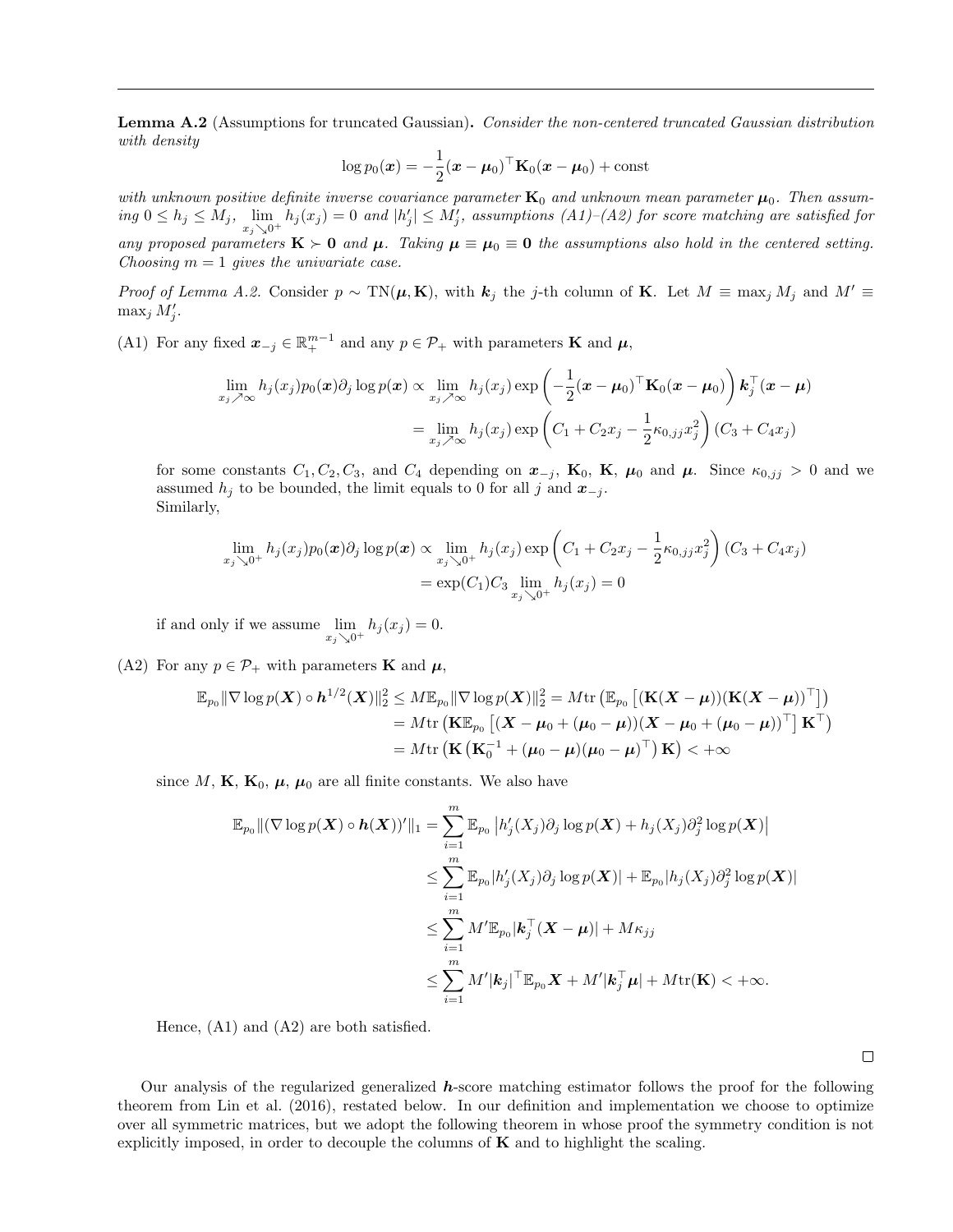**Theorem A.3** (Analog of Theorem 1 from Lin et al. (2016)). Recall that  $S_0 \equiv S(\mathbf{K}_0) \equiv \{(i, j) : \kappa_{0, ij} \neq 0\}$ . Suppose  $\Gamma_{0,S_0S_0}$  is invertible and satisfies the irrepresentability condition (10) with incoherence parameter  $\alpha \in$  $(0, 1]$ . Assume that

$$
\|\mathbf{\Gamma}(\mathbf{x}) - \mathbf{\Gamma}_0\|_{\infty} < \epsilon_1, \qquad \qquad \|\mathbf{g}(\mathbf{x}) - \mathbf{g}_0\|_{\infty} < \epsilon_2,\tag{A.6}
$$

with  $d_{\mathbf{K}_0} \epsilon_1 \leq \alpha/(6c_{\mathbf{\Gamma}_0})$ . If

$$
\lambda > \frac{3(2-\alpha)}{\alpha} \max\{c_{\mathbf{K}_0} \epsilon_1, \epsilon_2\},\
$$

then the following statements hold:

(a) The regularized generalized **h**-score matching estimator  $\hat{\mathbf{K}}$  in (9) is unique, with support  $\hat{S} \equiv S(\hat{\mathbf{K}}) \subseteq S_0$ , and satisfies

$$
\|\hat{\mathbf{K}} - \mathbf{K}_0\|_{\infty} \le \frac{c_{\Gamma_0}}{2 - \alpha} \lambda.
$$

 $(b)$  If

$$
\min_{1 \le j < k \le m} |\mathbf{K}_{0,jk}| > \frac{c_{\mathbf{\Gamma}_0}}{2 - \alpha} \lambda,
$$

then  $\hat{S} = S_0$  and  $sign(\hat{\mathbf{K}}_{jk}) = sign(\mathbf{K}_{0,jk})$  for all  $(j,k) \in S_0$ .

This is a deterministic result, and the improvement of our generalized estimator over the one in Lin et al. (2016) is in its asymptotic guarantees, as in Theorem 10. We present a corollary to this theorem, as seen in the second and third inequalities in Theorem 10 (a).

Corollary A.1. Suppose the same assumptions under Theorem A.3 hold. Then  $\bf{K}$  satisfies

$$
\begin{aligned} & \|\hat{\mathbf{K}} - \mathbf{K}_0\|_F \leq \frac{c_{\Gamma_0}}{2 - \alpha} \lambda \sqrt{|S_0|} \leq \frac{c_{\Gamma_0}}{2 - \alpha} \lambda \sqrt{d_{\mathbf{K}_0} m}, \\ & \|\hat{\mathbf{K}} - \mathbf{K}_0\|_2 \leq \frac{c_{\Gamma_0}}{2 - \alpha} \lambda \min(\sqrt{|S_0|}, d_{\mathbf{K}_0}). \end{aligned}
$$

*Proof of Corollary A.1.* By Theorem A.3, under assumptions in that theorem, the support of  $\hat{\mathbf{K}}$  is a subset of the true support of  $\mathbf{K}_0$ , and  $\|\hat{\mathbf{K}} - \mathbf{K}_0\|_{\infty} \leq \frac{c_{\mathbf{\Gamma}_0}}{2-\alpha}\lambda$ . Since  $\mathbf{K}_0$  has  $|S_0|$  nonzero entries,

$$
\|\hat{\mathbf{K}}-\mathbf{K}_0\|_F = \left[\sum_{\mathbf{K}_{0,jk}\neq 0} (\hat{\mathbf{K}}_{jk}-\mathbf{K}_{0,jk})^2\right]^{1/2} \leq \sqrt{|S_0|} \|\hat{\mathbf{K}}-\mathbf{K}_0\|_{\infty} \leq \frac{c_{\mathbf{\Gamma}_0}}{2-\alpha} \lambda \sqrt{|S_0|}.
$$

Similarly, by the definition of matrix  $\ell_{\infty}$ - $\ell_{\infty}$  norm,

$$
\|\hat{\mathbf{K}} - \mathbf{K}_0\|_2 \le \|\hat{\mathbf{K}} - \mathbf{K}_0\|_{\infty} = \max_{j=1,\dots,m} \sum_{k=1}^m |\hat{\mathbf{K}}_{jk} - \mathbf{K}_{0,jk}| \le \frac{c_{\mathbf{\Gamma}_0}}{2-\alpha} \lambda d_{\mathbf{K}_0}.
$$

 $\Box$ 

The result follows by also noting that  $\|\hat{\mathbf{K}} - \mathbf{K}_0\|_2 \le \|\hat{\mathbf{K}} - \mathbf{K}_0\|_F$ .

*Proof of Theorem 10.* By Theorem A.3 it suffices to prove that for any  $\tau > 3$ , we can bound  $\|\Gamma(\mathbf{x}) - \Gamma_0\|_{\infty}$  by some  $\epsilon_1$  and  $\|\boldsymbol{g}(\mathbf{x}) - \boldsymbol{g}_0\|_{\infty}$  by some  $\epsilon_2$ , uniformly with probability  $1 - m^{3-\tau}$ . Recall from Section 4.2 that the  $j^{\text{th}}$  block of  $\mathbf{\Gamma} \in \mathbb{R}^{m^2 \times m^2}$  has  $(k, \ell)$ -th entry

$$
\frac{1}{n}\sum_{i=1}^n X_k^{(i)} X_\ell^{(i)} h_j(X_j^{(i)}),
$$

and the entry in  $g \in \mathbb{R}^{m^2}$  (obtained by linearizing a  $m \times m$  matrix) corresponding to  $(j, k)$  with  $j \neq k$ , is

$$
\frac{1}{n}\sum_{i=1}^n X_k^{(i)}h'_j(X_j^{(i)}),
$$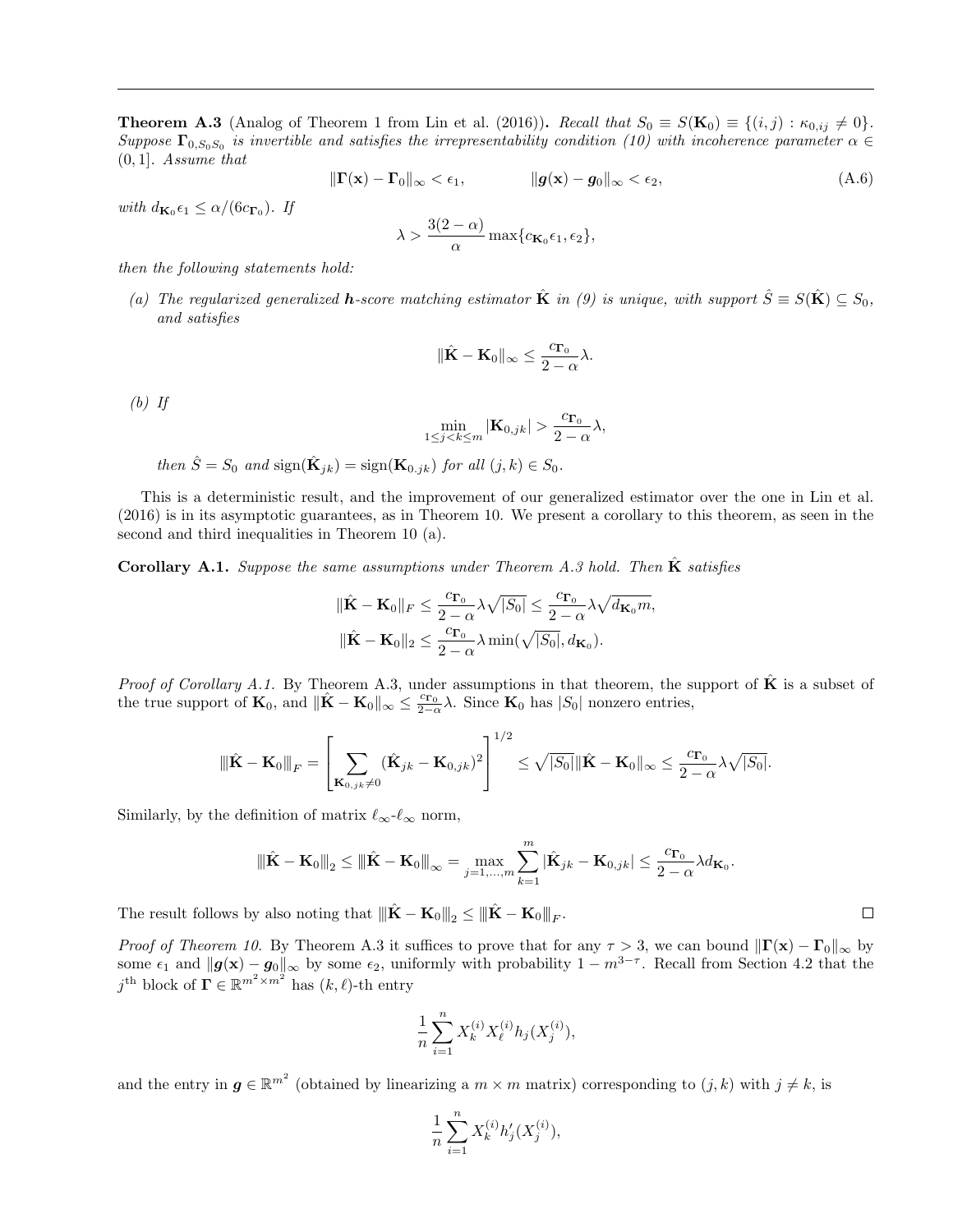while the entry for  $(j, j)$  is

$$
\frac{1}{n}\sum_{i=1}^{n}X_j^{(i)}h'_j(X_j^{(i)}) + \frac{1}{n}\sum_{i=1}^{n}h_j(X_j^{(i)}).
$$

Denote  $M \equiv \max_j \sup_{x>0} h_j(x)$  and  $M' \equiv \max_j \sup_{x>0} h'_j(x)$ , and let  $c_{\mathbf{X}} \equiv 2 \max_j (2\sqrt{\Sigma_{jj}} + \sqrt{e \mathbb{E}_0 X_j})$ . Using results for sub-gaussian random variables from Lemma A.6 below and Hoeffding's inequality, we have for any  $t_1, t_{2,1}, t_{2,2} > 0,$ 

$$
\mathbb{P}\left(\left|\frac{1}{n}\sum_{i=1}^{n}X_{k}^{(i)}X_{\ell}^{(i)}h_{j}(X_{j}^{(i)}) - \mathbb{E}_{0}X_{k}X_{\ell}h_{j}(X_{j})\right| > t_{1}\right) \leq 2\exp\left(-\min\left(\frac{nt_{1}^{2}}{2M^{2}c_{X}^{4}}, \frac{nt_{1}}{2Mc_{X}^{2}}\right)\right),
$$
  

$$
\mathbb{P}\left(\left|\frac{1}{n}\sum_{i=1}^{n}X_{k}^{(i)}h_{j}'(X_{j}^{(i)}) - \mathbb{E}_{0}X_{k}h_{j}'(X_{j})\right| \geq t_{2,1}\right) \leq 2\exp\left(-\frac{nt_{2,1}^{2}}{2M^{2}c_{X}^{2}}\right),
$$
  

$$
\mathbb{P}\left(\left|\frac{1}{n}\sum_{i=1}^{n}h_{j}(X_{j}^{(i)}) - \mathbb{E}_{0}h_{j}(X_{j})\right| \geq t_{2,2}\right) \leq 2\exp\left(-2nt_{2,2}^{2}/M^{2}\right).
$$

Choosing

$$
\epsilon_1 \equiv Mc_X^2 \max \left\{ \frac{2(\log m^\tau + \log 6)}{n}, \sqrt{\frac{2(\log m^\tau + \log 6)}{n}} \right\},
$$
  

$$
\epsilon_{2,1} \equiv \sqrt{2}M'c_X \sqrt{\frac{\log m^{\tau-1} + \log 6}{n}}, \quad \epsilon_{2,2} \equiv M \sqrt{\frac{\log m^{\tau-2} + \log 6}{2n}},
$$

and taking union bounds over  $m^3$ ,  $m^2$ , and m events, respectively, we have

$$
\mathbb{P}\left(\sup_{j,k,\ell} \left| \frac{1}{n} \sum_{i=1}^n X_k^{(i)} X_\ell^{(i)} h_j(X_j^{(i)}) - \mathbb{E}_0 X_k X_\ell h_j(X_j) \right| \geq \epsilon_1 \right) \leq \frac{1}{3m^{\tau-3}},
$$
  

$$
\mathbb{P}\left(\sup_{j,k} \left| \frac{1}{n} \sum_{i=1}^n X_k^{(i)} h'_j(X_j^{(i)}) - \mathbb{E}_0 X_k h'_j(X_j) \right| \geq \epsilon_{2,1} \right) \leq \frac{1}{3m^{\tau-3}},
$$
  

$$
\mathbb{P}\left(\sup_j \left| \frac{1}{n} \sum_{i=1}^n h_j(X_j^{(i)}) - \mathbb{E}_0 h_j(X_j) \right| \geq \epsilon_{2,2} \right) \leq \frac{1}{3m^{\tau-3}}.
$$

Hence, with probability at least  $1 - m^{3-\tau}$ ,  $\|\Gamma(\mathbf{x}) - \Gamma_0\|_{\infty} < \epsilon_1$  and  $\|\boldsymbol{g}(\mathbf{x}) - \boldsymbol{g}_0\|_{\infty} < \epsilon_2 \equiv \epsilon_{2,1} + \epsilon_{2,2}$ . Consider any  $\tau > 3$ , and let

$$
c_2 \equiv \frac{6}{\alpha} c_{\Gamma_0}, \qquad n \ge \max\{2M^2 c_{\mathbf{X}}^4 c_2^2 d_{\mathbf{K}_0}^2(\tau \log m + \log 6), 2Mc_{\mathbf{X}}^2 c_2 d_{\mathbf{K}_0}(\tau \log m + \log 6)\},
$$
  
\n
$$
\lambda > \frac{3(2-\alpha)}{\alpha} \max\left\{c_{\mathbf{K}_0 \epsilon_1, \epsilon_2}\right\}
$$
  
\n
$$
\equiv \frac{3(2-\alpha)}{\alpha} \max\left\{Mc_{\mathbf{K}_0} c_{\mathbf{X}}^2 \frac{2(\log m^{\tau} + \log 6)}{n}, \right.
$$
  
\n
$$
Mc_{\mathbf{K}_0} c_{\mathbf{X}}^2 \sqrt{\frac{2(\log m^{\tau} + \log 6)}{n}}, \sqrt{2}M'c_{\mathbf{X}} \sqrt{\frac{\log m^{\tau-1} + \log 6}{n}} + M\sqrt{\frac{\log m^{\tau-2} + \log 6}{2n}}\right\}.
$$

 $\Box$ 

Then  $d_{\mathbf{K}_0} \epsilon_1 \le \alpha/(6c_{\mathbf{\Gamma}_0})$  and the results follow from Theorem A.3.

We now present the definition of sub-Gaussian and sub-exponential norms and variables as well as lemmas required for the proof above.

**Definition A.4** (Sub-Gaussian and Sub-Exponential Variables). The *sub-qaussian*  $(r = 2)$  and *sub-exponential*  $(r = 1)$  norms of a random variable are defined as

$$
||X||_{\psi_r} \equiv \sup_{q \ge 1} q^{-1/r} (E|X|^{rq})^{1/(rq)} \equiv \sup_{q \ge 1} q^{-1/r} ||X||_{rq}.
$$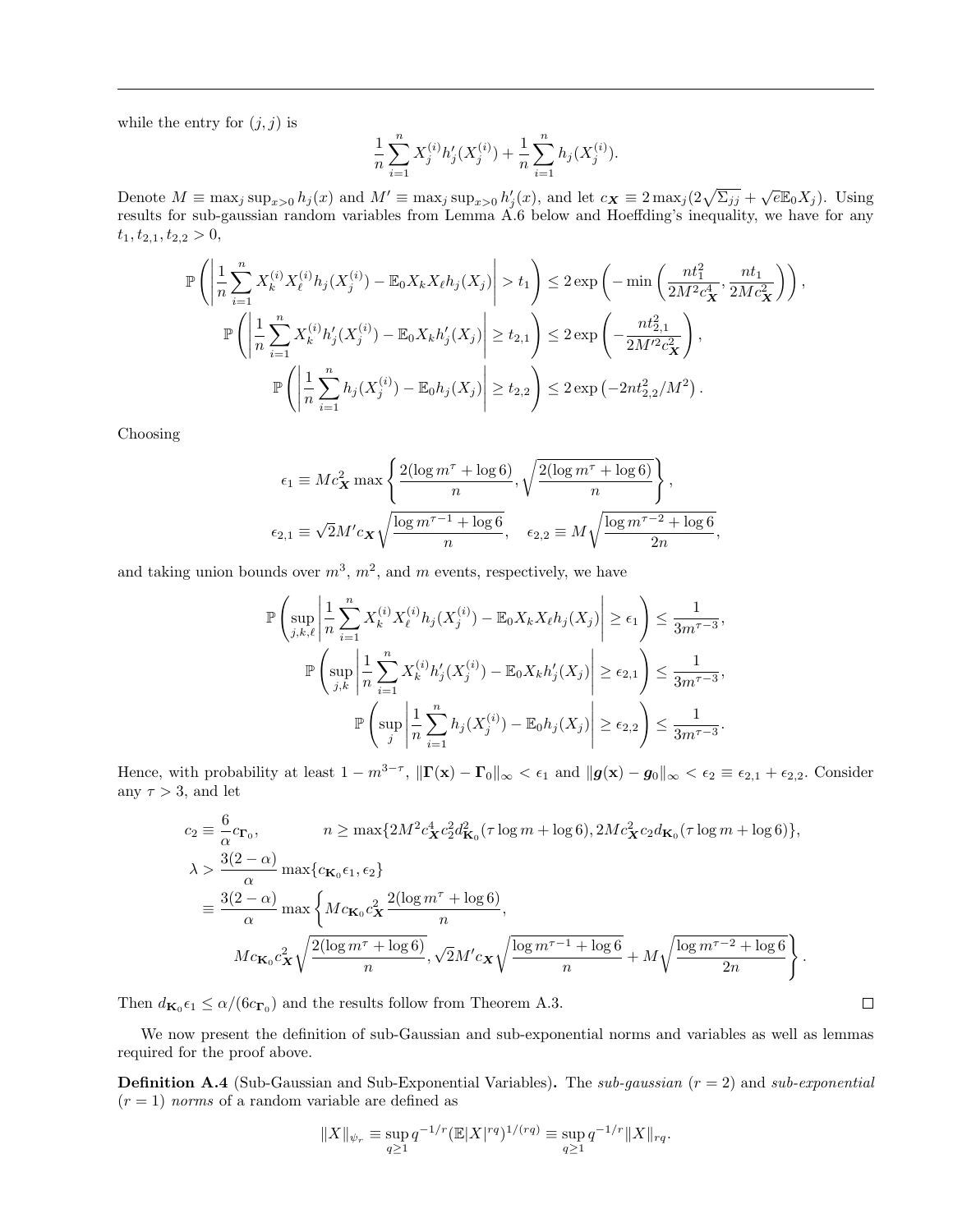If  $||X||_{\psi_2} < \infty$  we say X is sub-gaussian; if  $||X||_{\psi_1} < \infty$  we call X sub-exponential. For a zero-mean sub-gaussian random variable  $X$  also define the sub-gaussian parameter

 $\tau(X) = \inf \{ \tau \geq 0 : \mathbb{E} \exp(tX) \leq \exp(\tau^2 t^2/2), \forall t \in \mathbb{R} \}.$ 

Note that the definition of sub-gaussian norm here allows the variable to be non-centered, and is different from the one in Vershynin (2010), which uses  $||X||_q$  in the definition. Instead, it coincides with  $\theta_2$  in Buldygin and Kozachenko (2000). The definition of the sub-gaussian parameter is the same as in Buldygin and Kozachenko (2000), and the definition of the sub-exponential norm is as in Vershynin (2010).

Lemma A.5 (Properties of Sub-Gaussian and Sub-Exponential Variables). Then

- 1) For any X and  $r = 1, 2$ ,  $||X \mathbb{E}X||_{\psi_r} \leq 2||X||_{\psi_r}$  and  $||X||_{\psi_r} \leq ||X \mathbb{E}X||_{\psi_r} + |\mathbb{E}X|$ , as long as the expectation and norms are finite.
- 2) (Buldygin and Kozachenko, 2000)  $\tau(X)$  is a norm on the space of all zero-mean sub-gaussian variables; in particular,  $\tau(X + Y) \leq \tau(X) + \tau(Y)$  as long as the quantities are defined and finite. particular,  $\tau(X+T) \leq \tau(X) + \tau(T)$  as long as the quantities are defined and finite.<br>If X is zero-mean sub-gaussian, then  $\text{var}(X) \leq \tau^2(X)$ ,  $||X||_{\psi_2} \leq 2\tau(X)/\sqrt{e}$ ,  $\tau(X) \leq \sqrt{e}||X||_{\psi_2}$ . If  $X_1, \ldots, X_n$  are i.i.d. zero-mean sub-gaussian,  $\tau\left(\frac{1}{n}\sum_{i=1}^n X_i\right) \leq \frac{1}{\sqrt{n}} \tau(X_i)$ .
- 3) If random variables  $X_1$  and  $X_2$  (not necessarily independent) are sub-gaussian with  $\|X_1\|_{\psi_2} \le K_1$  and  $||X_2||_{\psi_2} \leq K_2$ , then  $X_1X_2$  is sub-exponential with  $||X_1X_2||_{\psi_1} \leq K_1K_2$ .
- 4) (Buldygin and Kozachenko, 2000) If X is zero-mean sub-gaussian,

$$
\mathbb{E}|X|^q \le 2(q/e)^{q/2}\tau^q(X)
$$

for any  $q > 0$ .

5) (Buldygin and Kozachenko, 2000) If  $X_1, \ldots, X_n$  are independent zero-mean sub-gaussian variables, then for any  $\epsilon > 0$ .

$$
\mathbb{P}(|X_1| \ge \epsilon) \le 2 \exp\left(-\frac{\epsilon^2}{2\tau^2(X_1)}\right),
$$
  

$$
\mathbb{P}\left(\left|\frac{1}{n}\sum_{i=1}^n X_i\right| > \epsilon\right) \le 2 \exp\left(-\frac{n\epsilon^2}{2 \max_i \tau^2(X_i)}\right).
$$

6) (Vershynin, 2010) If  $X_1, \ldots, X_n$  are independent zero-mean sub-exponential random variables with  $K \geq$  $\max_i \|X_i\|_{\psi_1}$ , then for any  $\epsilon > 0$ ,

$$
\mathbb{P}(|X_1| \ge \epsilon) \le 2 \exp\left(-\min\left(\frac{\epsilon^2}{8e^2K^2}, \frac{\epsilon}{4eK}\right)\right),
$$

$$
\mathbb{P}\left(\left|\frac{1}{n}\sum_{i=1}^n X_i\right| \ge \epsilon\right) \le 2 \exp\left(-\min\left(\frac{n\epsilon^2}{8e^2K^2}, \frac{n\epsilon}{4eK}\right)\right).
$$

- *Proof.* 1) For  $r = 1, 2$ , by triangle inequality,  $||X \mathbb{E}X||_{\psi_r} \le ||X||_{\psi_r} + ||\mathbb{E}X||_{\psi_r} = ||X||_{\psi_r} + |\mathbb{E}X| \le ||X||_{\psi_r} +$  $\mathbb{E}|X| \leq 2||X||_{\psi_r}$ , where in the last step we used the definition of  $||\cdot||_{\psi_r}$  with  $q=1$  for  $r=1$  and  $\mathbb{E}|X| \leq$  $(\mathbb{E}|X|^2)^{1/2}$  with  $q = 2$  for  $r = 2$ . On the other hand,  $||X||_{\psi_r} \le ||X - \mathbb{E}X||_{\psi_r} + ||\mathbb{E}X||_{\psi_r} = ||X - \mathbb{E}X||_{\psi_r} + |\mathbb{E}X|.$ 
	- 2) These follow from Theorems 1.2 and 1.3 and Lemmas 1.2 and 1.7 from Buldygin and Kozachenko (2000), These follow from Theorems 1.2 and 1.3 and<br>and  $\sqrt[4]{3.1}e^{9/16}/\sqrt{2} \approx 1.6467 \le 1.6487 \approx \sqrt{e}$ .
	- 3) By Hölder's inequality (or Cauchy-Schwarz),

$$
||X_1X_2||_{\psi_1} = \sup_{q \ge 1} q^{-1} ( \mathbb{E}|X_1X_2|^q )^{1/q} = \sup_{q \ge 1} q^{-1} ( \mathbb{E}|X_1^q X_2^q | )^{1/q}
$$
  
\n
$$
\le \sup_{q \ge 1} q^{-1} \left[ (\mathbb{E}|X_1|^{2q})^{1/2} (\mathbb{E}|X_2|^{2q})^{1/2} \right]^{1/q}
$$
  
\n
$$
\le \sup_{q \ge 1} \left[ q^{-1/2} (\mathbb{E}|X_1|^{2q})^{1/2q} \right] \sup_{q \ge 1} \left[ q^{-1/2} (\mathbb{E}|X_2|^{2q})^{1/2q} \right]
$$
  
\n
$$
= ||X_1||_{\psi_2} ||X_2||_{\psi_2} \le K_1 K_2.
$$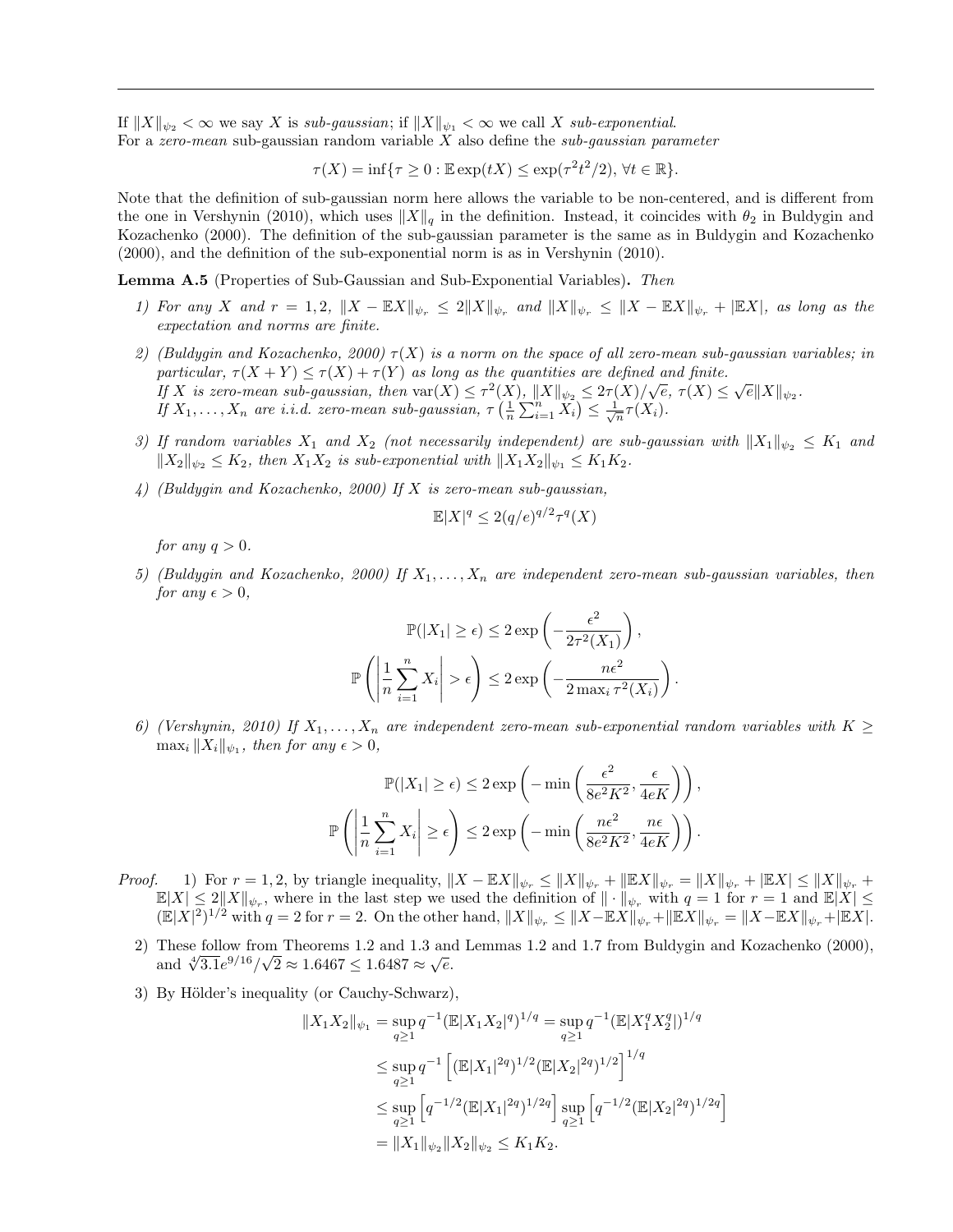- 4) This is Lemma 1.4 from Buldygin and Kozachenko (2000).
- 5) This is Theorem 1.5 from Buldygin and Kozachenko (2000).
- 6) This follows from Corollary 5.17 from Vershynin (2010).

**Lemma A.6.** Suppose X follows a truncated normal distribution on  $\mathbb{R}^m_+$  with parameters  $\mu$  and  $\Sigma = K^{-1} \succ 0$ . Let  $\bm{X}^{(1)}, \ldots, \bm{X}^{(n)}$  be i.i.d. copies of  $\bm{X},$  with j-th component of the i-th copy being  $X_j^{(i)}$ . Then

1. For  $j = 1, \ldots, p$ ,  $\tau(X_j - \mathbb{E}X_j) \leq \sqrt{\sum_{jj}}$ . That is, the sub-gaussian parameter of any marginal distribution of  $X$ , after centering, is bounded by the square root of its corresponding diagonal entry in the covariance parameter  $\Sigma$ . Then for any  $\epsilon > 0$ ,

$$
\mathbb{P}\left(\left|\frac{1}{n}\sum_{i=1}^n X_j^{(i)} - \mathbb{E}X_j\right| > \epsilon\right) \le 2\exp\left(-\frac{n\epsilon^2}{2\Sigma_{jj}}\right).
$$

In particular, if  $h_0$  is a function bounded by  $M_0$ , then for any  $\epsilon > 0$ ,

$$
\mathbb{P}\left(\left|\frac{1}{n}\sum_{i=1}^{n}X_{j}^{(i)}h_{0}(X_{k}^{(i)}) - \mathbb{E}X_{j}h_{0}(X_{k})\right| \geq \epsilon\right) \leq 2\exp\left(-\frac{n\epsilon^{2}}{8M_{0}^{2}(2\sqrt{\Sigma_{jj}} + \sqrt{e}\mathbb{E}X_{j})^{2}}\right),
$$
  

$$
\tau\left(\frac{1}{n}\sum_{i=1}^{n}X_{j}^{(i)}h_{0}(X_{k}^{(i)}) - \mathbb{E}X_{j}h_{0}(X_{k})\right) \leq \frac{2M_{0}}{\sqrt{n}}(2\sqrt{\Sigma_{jj}} + \sqrt{e}\mathbb{E}X_{j}),
$$
  

$$
\left\|\frac{1}{n}\sum_{i=1}^{n}X_{j}^{(i)}h_{0}(X_{k}^{(i)}) - \mathbb{E}X_{j}h_{0}(X_{k})\right\|_{\psi_{2}} \leq \frac{4M_{0}}{\sqrt{en}}(2\sqrt{\Sigma_{jj}} + \sqrt{e}\mathbb{E}X_{j}).
$$

2. For  $j, k, \ell \in \{1, ..., p\}$ , if  $h_0$  is a function bounded by  $M_0$ , then with  $c_{\mathbf{X}} \equiv 2 \max_j \left(2 \sqrt{\Sigma_{jj}} + \sqrt{e \mathbb{E} X_j}\right)$ ,

$$
||X_j X_k h_0(X_\ell) - \mathbb{E} X_j X_k h_0(X_\ell)||_{\psi_1} \le \frac{M_0}{2e} c_X^2.
$$
 (A.7)

 $\Box$ 

In particular, for any  $\epsilon > 0$ ,

$$
\mathbb{P}\left(\left|\frac{1}{n}\sum_{i=1}^n X_j^{(i)} X_k^{(i)} h_0(X_\ell^{(i)}) - \mathbb{E} X_j X_k h_0(X_\ell)\right| > \epsilon\right) \leq 2 \exp\left(-\min\left(\frac{n\epsilon^2}{2M_0^2c_{\mathbf{X}}^4}, \frac{n\epsilon}{2M_0c_{\mathbf{X}}^2}\right)\right).
$$

*Proof of Lemma A.6.* 1. Without loss of generality choose  $j = 1$ . By the definition of sub-gaussian parameters, we need to show that for all  $t \in \mathbb{R}$ ,

$$
\mathbb{E}\exp(tX_1) \le \exp(t^2\Sigma_{11}/2 + t\mathbb{E}X_1),
$$

which is equivalent to

$$
{}^{2}\Sigma_{11}/2 + t\mathbb{E}X_{1} - \log \mathbb{E} \exp(tX_{1}) \ge 0 \quad \forall t \in \mathbb{R}.
$$
 (A.8)

Since the left-hand side of  $(A.8)$  equals 0 at  $t = 0$ , it suffices to show that its derivative

t

$$
t\Sigma_{11} + \mathbb{E}X_1 - \frac{\mathrm{d}\log\mathbb{E}\exp(tX_1)}{\mathrm{d}t} = t\Sigma_{11} + \mathbb{E}X_1 - \frac{\frac{\mathrm{d}\mathbb{E}\exp(tX_1)}{\mathrm{d}t}}{\mathbb{E}\exp(tX_1)}
$$
(A.9)

is non-negative on  $(0, \infty)$  and non-positive on  $(-\infty, 0)$ . By properties of moment-generating functions,  $\frac{d\mathbb{E} \exp(tX_1)}{dt}$  evaluated at  $t = 0$  equals  $\mathbb{E} X_1$ , so  $(A.9)$  equals 0 at  $t = 0$ . It in turn suffices to show the derivative of (A.9), namely

$$
\Sigma_{11} - \frac{\mathrm{d}^2 \log \mathbb{E} \exp(tX_1)}{\mathrm{d}t^2} \tag{A.10}
$$

is non-negative in  $t \in \mathbb{R}$ .